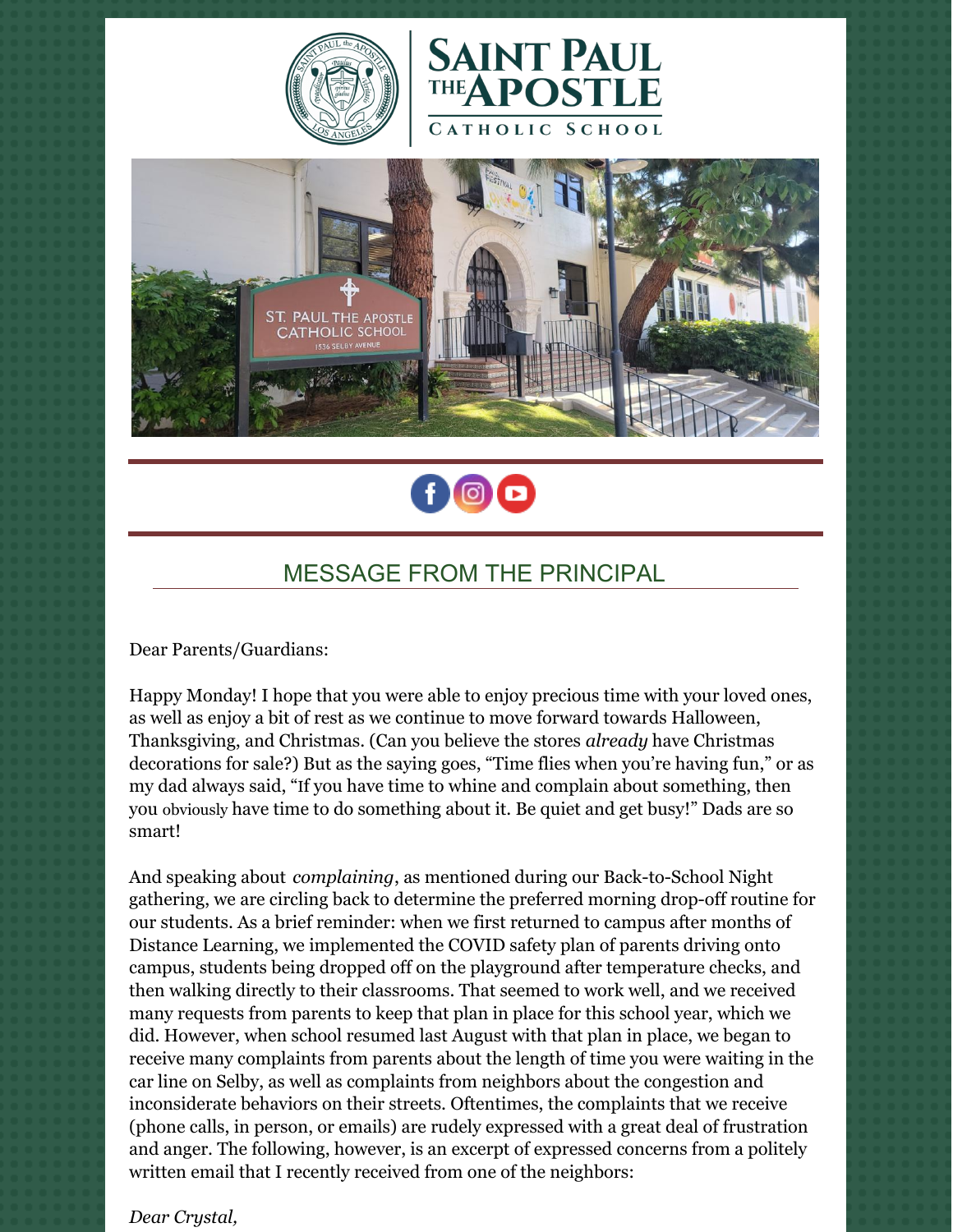*I want to introduce myself. My name is \*#&\*\$#^\* and I have lived in a building across the street from Saint Paul the Apostle Catholic School (SPA) for close to 11 years now. My family and I moved here in order to send our child to one of the few decent public elementary schools in LA - Fairburn Elementary.*

*In the course of living in the neighborhood, we have had enough issues with the vehicles associated with SPA's students to fill a notebook or two. The frustrations those of us that live here have with many of your constituents is a constant af air. It's not just speeding to get into line in time to drop of their children, it's blocking (or even parking in) driveways, parking and blocking the crosswalk, failing to stop at stop signs even when people are crossing, double parking, inconsiderate parking, waiving us of (or as many of the fathers tend to do, giving us the finger) when we ask for them to move their car, etc. The photos attached are from yesterday morning. This is not an unusual occurrence by any means.*

I am a parent, and as one, I understand the stress that we are all under in order to get *our kids to school on time; we all get that. What we have never understood is the total lack of empathy many of your clientele have towards those of us that live in the neighborhood. As the years pass, and this sense of entitlement climbs, we deal with the increasing amount of disregard exhibited towards us. Thank you for your time, and understanding and I look forward to hearing from you.*

I have yet to respond to this neighbor as I don't quite know what to say except "I'm sorry for what you have experienced, and we are working hard to address these issues." I do understand both the concerns that have been shared in this email, as well as the requests we have received from many SPA parents regarding their preferred morning drop-off method. We know that no matter what is decided, we will not be able to make everyone happy, but we will be able to say that we listened and valued everyone's input.

I respectfully ask that you take a minute to complete the **attached survey** regarding the student drop-off procedures for the remainder of the school year. **The majority parent vote will determine the plan that will be followed.** Whether or not your choice is selected, it is my hope that everyone will do their best to help us repair and sustain the relationships we have with our neighbors, and with one another.

#### **Parent Drop Off [Survey](https://forms.gle/YLpbc6EYHDaGGKcN8) Link**

Thank you for your thoughtful considerations, and for all that you continue to do to support our school and parish communities!

Peace and Blessings,

Crystal Pinkofsky Principal

# **ANNOUNCEMENTS**

**BLESSING OF THE ANIMALS**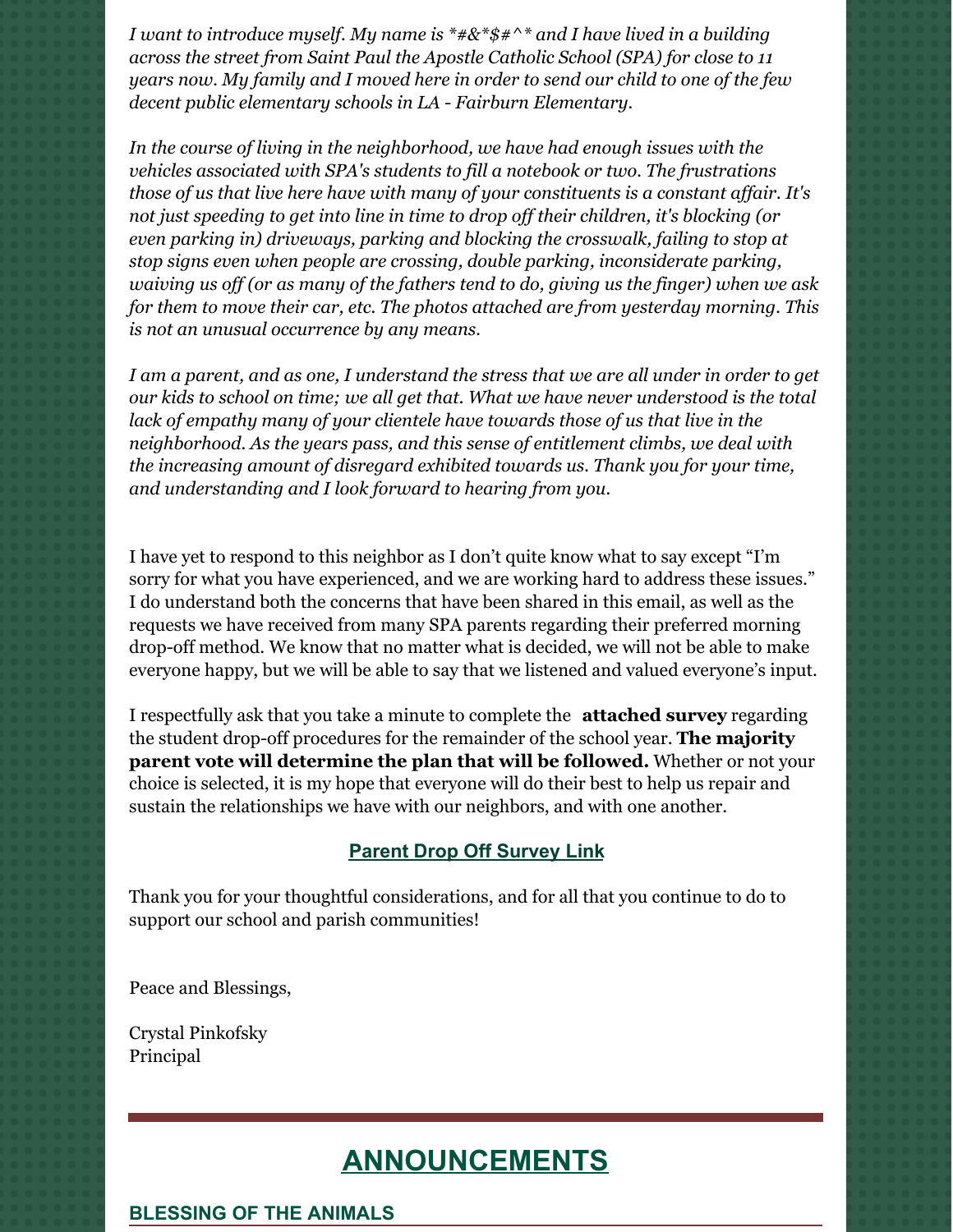

St. Paul the Apostle Parish will honor the Feast Day of St. Francis of Assisi with a special "Blessing of the Animals"! This prayer assembly will be held THIS MORNING, October 4, at 7:30 a.m. in front of the Parish Center. If you cannot attend the service at that time, another service will be held at 6:00 p.m. in front of the Church. Families are invited to bring their dogs, cats, turtles, rabbits, guinea pigs, birds, or whatever pet you might own for a beautiful blessing. Your favorite stuffed animals are also welcome. Please note that all animals—even the cute stuffed ones —must return home after the service.

Following the Blessing, our faculty, staff, and students will participate in a special Mass honoring St. Francis. Mass will begin at 8:30 a.m. We respectfully request that all students are brought to school on time so that everyone is present for the beginning of this liturgy.

## **STUDENT PROGRESS REPORTS**

We have reached the midpoint of our first trimester, and parents are strongly encouraged to login to Schoology to view your children's academic, effort and behavior progress. The grades that are posted will give you a snapshot of how your children are progressing in each of the subject areas. At St. Paul the Apostle School, we also see the importance of



student effort and positive behavior in the classroom, and how this affects their academic progress and social-emotional learning. Please note any information that has been posted regarding these components as well.

To clarify, Schoology is our new Learning Management System where students and parents have access to courses, assignments, and grades. Gradelink and Powerschool Learning are no longer being used. A Parent Access sheet on how to create a parent account and link your child has already been distributed to each student. You must have a Schoology Parent account to access your student's courses and grades. If you are not yet familiar with Schoology, an information document has been created for you to help you navigate through Schoology and generate a student grade report. Please click on the link below to access it. If you have not received the parent access sheet or have any questions, please contact Enrique Lopez, our Director of Educational Technology at **[elopez@sp](mailto:elopez@sp-apostle.org)apostle.org**.

## **Parent [Schoology](https://docs.google.com/document/d/e/2PACX-1vS_KoDF-dATaLxhQI_Jd7jY6JKAkAvuv-I6TPjyme1vnQcSFGYyhY-jpl2ViSIRB7A4BOT6aCry_lN8/pub) Guide**

#### **VACCINE MANDATES FOR STUDENTS**

Last Friday, Governor Newsom announced that all K-12 students will be required to be vaccinated against COVID-19. The details of this mandate are still unclear as the state has not issued a formal health order. A couple of parents have asked if SPA will be following this mandate. Here is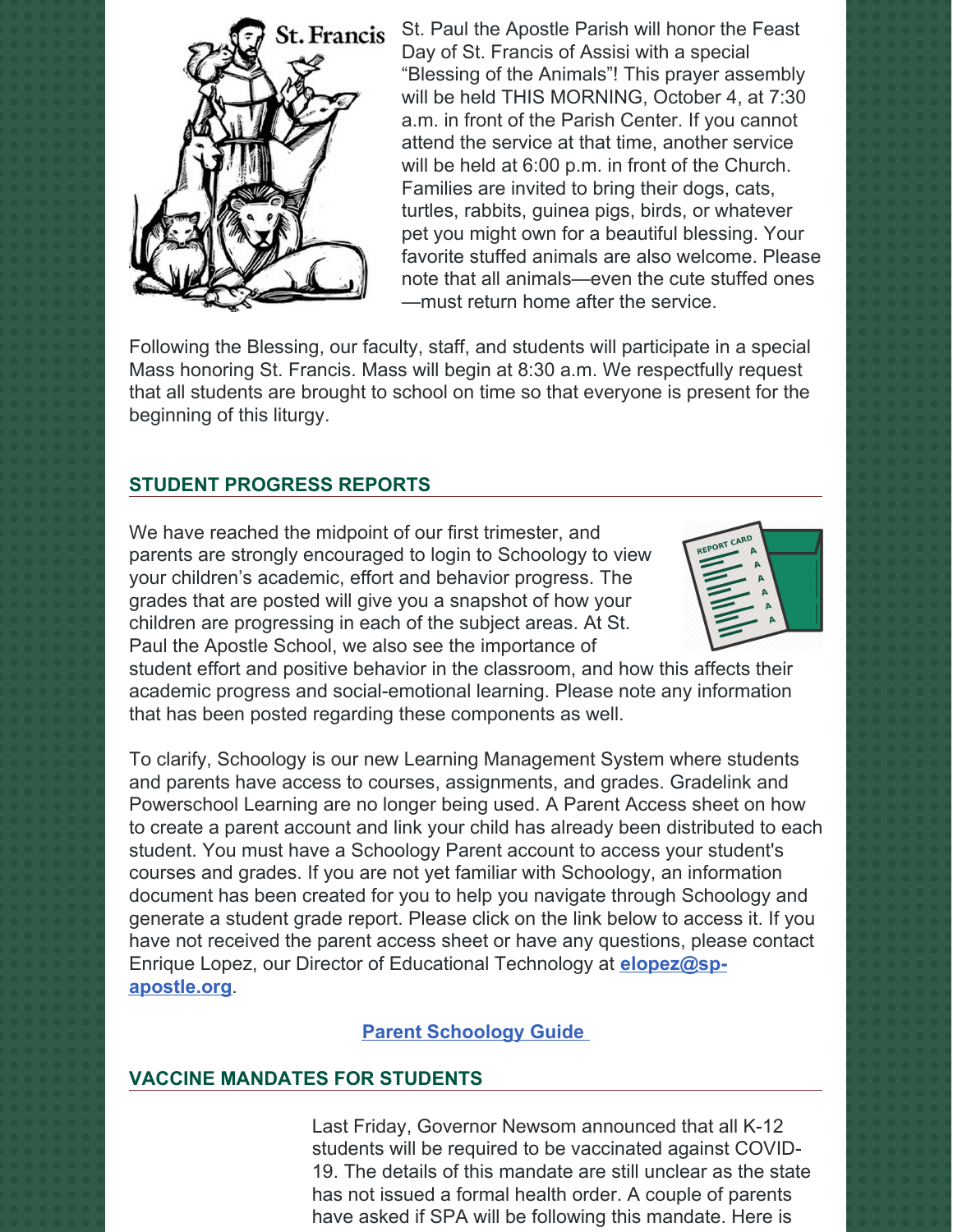

what Paul Escala, the Superintendent of Schools, has shared with all of the ADLA principals:

*Like the public, the Archdiocese of Los Angeles received news today of the governor's announcement regarding a mandate for the COVID-19 vaccine for K-12 students in California. The state has yet to release an official public health order to this effect. When they do, the ADLA will*

*review it to understand the implications and applicability for our Catholic schools. The ADLA Department of Catholic Schools will provide further information when we know more.*

## **DOWNBEAT MUSIC PROGRAM RETURNS!**



The DOWNBEAT Music Program will be returning to SPA beginning this Wednesday, October 6th. This after-school music program is open to all students in Kindergarten to 8th grade, and the classes are grouped according to age range. The instruments include violin, cello, guitar, ukulele, flute, trumpet, clarinet, and saxophone. If your child doesn't have the instrument, no worries. The instruments can be purchased or rented for a low yearly rate through The Instrument Place at GetAnInstrument.com.

The program will be held on our SPA campus twice a week. The group lessons are 45 minutes in length, and the students will not only learn how to play their favorite instrument, they will have the opportunity to make musical friends. To register your children just login to DownbeatMusicClub.com/registration. The registration cost for the program is \$800 for 30 sessions, beginning October 6, 2021 and continuing through May 25, 2022. If you have any questions regarding the program please contact Oscar Martinez at 310-290-6801 or **[info@downbeatmusicclub.com](mailto:info@downbeatmusicclub.com)**.

#### **"FRANCESCO"**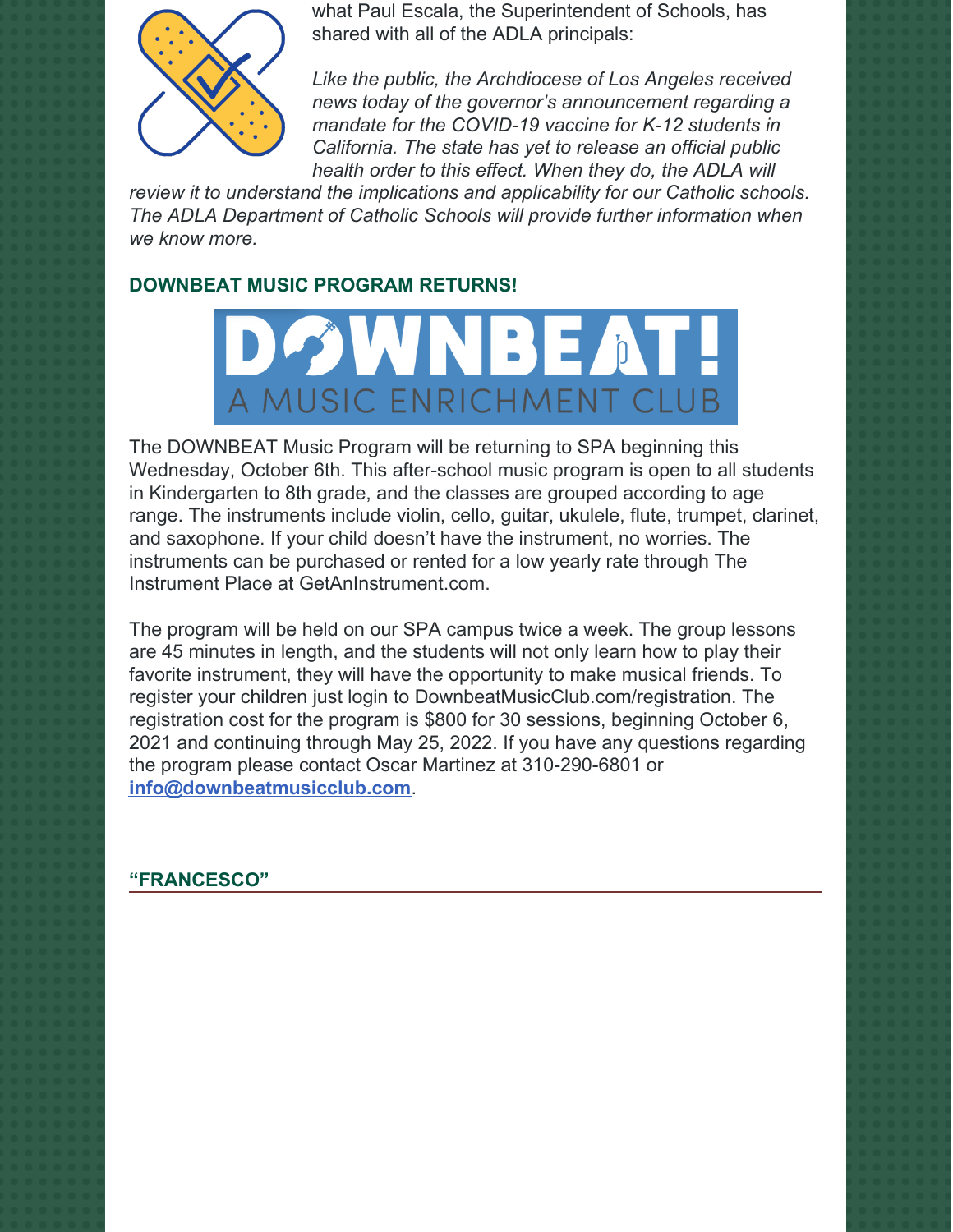

**St. Paul the Apostle Parish is hosting a free documentary film screening of "Francesco"** this **Thursday, October 7, at 6:30 p.m.** All parents and 8 th grade students are invited to join us for a free screening of this documentary film followed by a Question & Answer session with the director, Oscar nominee Evgeny Afineevsky. The film follows Pope Francis on his apostolic journeys around the world, where the depth and context of his teachings and pastoral ministry come to life. It also takes us to visit his home in Argentina to hear from those who know him best. Pope Francis has sought to provide the world direction in living for one another: the joy of the gospel, mercy, care for our common home, everyday holiness, the vital importance of the young, and a world-wide call to human solidarity. This film helps us to see how his faith is the source of his vision. We hope you will join us for the special screening. After the film, we will have a Q & A session hosted by Pauline Sister Nancy Usselman, and hear reactions from Rabbi Erez Sherman of Sinai Temple, Westwood. This will be an enlightening and enjoyable event.

#### **SPA TEEN CONFIRMATION 2021-2022**



*For all parents of high school freshman and sophomore students:* Registration for the 2021-2022 teen Confirmation program at St. Paul the Apostle Parish is now open until Sunday, October 10th. The program this year will be in person in a masked and socially distanced environment. The meetings will be once a month on a Sunday starting at 6:00 p.m. and ending by 7:00 p.m. The first meetings are scheduled to begin on October 17<sup>th</sup> for Year 1 students, and on October 24<sup>th</sup> for Year 2 students. If needed, we will be prepared to move to an online zoom meeting format. You can find additional information and you may register using this **[link.](https://r20.rs6.net/tn.jsp?f=001q1K4OivRMDuiHEC__9q1xXWuefo8GHUgYwXPywTKGoU3yJ1g2hW--ampaQ5U37hj6tMxdDWkmGf-0P_7Yn_O2GIyj5mtBbHQA1kHvCundllFzanudVR8o0ntFJRS95AWjBCr8q5RYE2INmpzXTJ9IOd7csGl5LPB&c=y5TEKeheTuV18Br7xFRnBAe6Pa99eoP6-zeBwjB5_yBoIt270pChOg==&ch=5RyumAtaZlj4gzBsS7FRwQFXErXSwPxnOFKqFtdlK0gl7UodCYmSKQ==)** The registration fee is \$75.00, payable at **www.sp[apostle.org](https://r20.rs6.net/tn.jsp?f=001q1K4OivRMDuiHEC__9q1xXWuefo8GHUgYwXPywTKGoU3yJ1g2hW--TDmW7sjyOf_f_GPg32-Eupyqy1WZa6J0RlI0VT42dL_g1Xm8Ehe-Wy9Uxnu_yE6fgTvZkmZAk5lQ5IxRyJ8i-HJkvsS-ob74ySkX57_zrOtNoPZNuF-FJAciKkKHyGsNUPFwzIdfn64&c=y5TEKeheTuV18Br7xFRnBAe6Pa99eoP6-zeBwjB5_yBoIt270pChOg==&ch=5RyumAtaZlj4gzBsS7FRwQFXErXSwPxnOFKqFtdlK0gl7UodCYmSKQ==)**. No one will be turned away for financial reasons.If you have questions or need more information, please contact Fr. Ryan Casey by email at **rcasey@spapostle.org** or by calling him at [424-832-5154.](mailto:rcasey@sp-apostle.org)